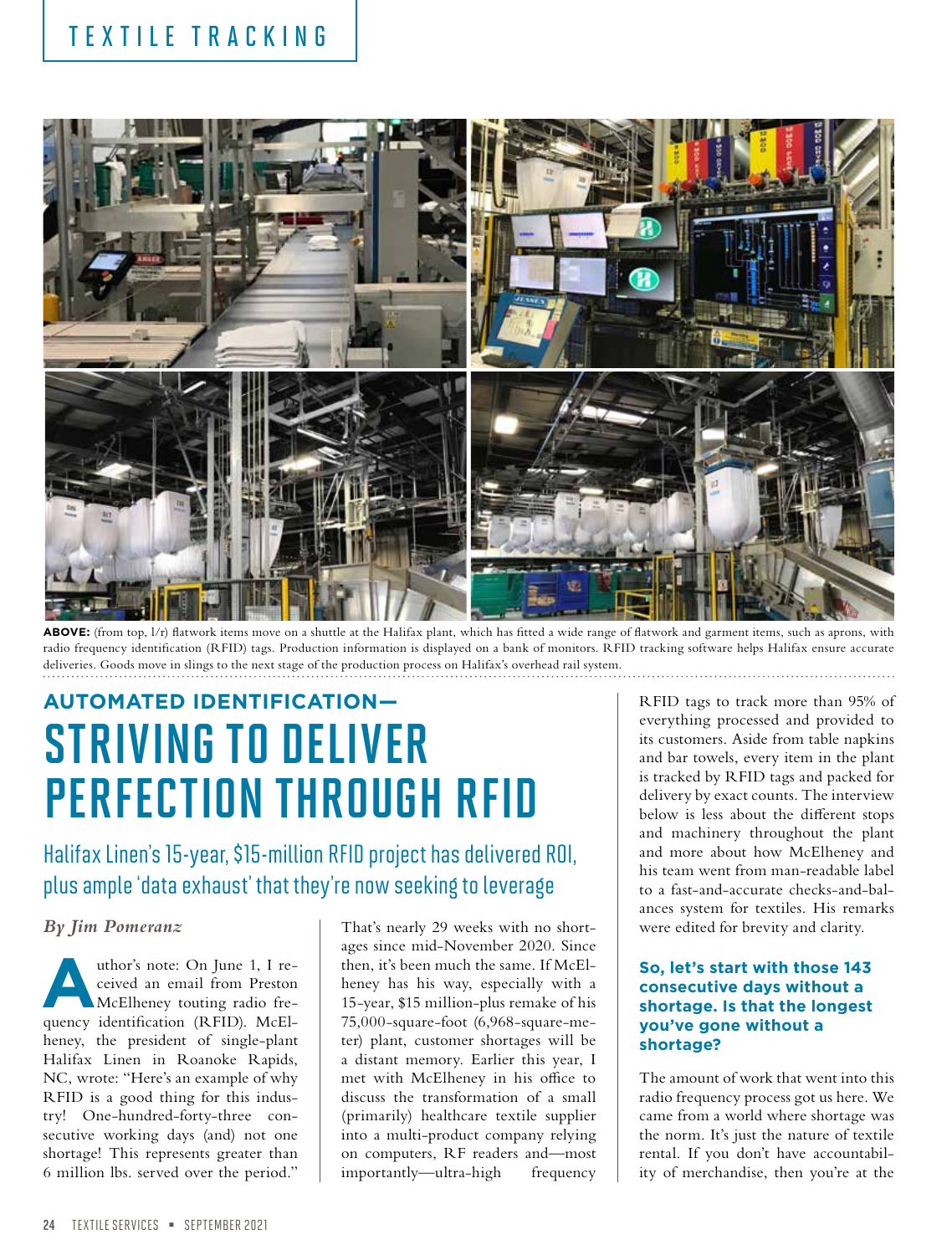whim of your service department, what they think they need, and the customer, what they think they need, and the plant, what they think they can produce. When you add all that together, there was no equation there to work out to success.

#### **When you started the RFID project, what was your goal?**

We acquired some of National Linen's accounts (in Fayetteville, Wilmington and Raleigh) in 2006 and took on a substantial piece of food and beverage (F&B) business mainly, and some medical. No matter how much textiles we purchased each month, it was 100% guaranteed we would have a shortage. The biggest item was bib aprons. We could not keep bib aprons in the house. I had a good friend who had put in an automated sorting system on garments, patient gowns. He was barcoding them, treating a patient gown, as if it was a shirt or pants. There was no difference, to him. If it could go on a hanger, he wanted to put a barcode on it. Our problem was bib aprons. I said, "Well, I can do the same thing." But we were never a company that used a barcode. We went straight from man-readable, to radio frequency. We never embraced a barcode. We just leapfrogged. I said, "If he's barcoding a patient gown, I can chip an apron." My dad (Charles McElheney) said it was too expensive to do it. I just knew, we couldn't run it the way we were with shortages. I was such a numbers guy; the numbers said to me, "This is going to be a long-term problem. What is the easiest thing that I can do right now?" The chip was the only thing that I could think about; I obsessed about it.

#### **You started with the round disk RFID, reading a single piece at a time.**

No bundling. We tested a royal blue bib apron, and next thing you know, we've got royal blue aprons coming out of our ears. And it was a low count SKU; it wasn't going to cause problems on the garment sort system. We put it

on a hanger and counted it. Then we took it off the hanger, packaged it for the specific customer, and out it goes. That was our first step into packaging customers in the plant." Chipping that apron was very successful. So, we began the process of picking an item, making a small purchase, and chipping. If we could put it on a hanger, send it through a garment sort system, we were good. We did that from 2006 to

2011. We were hanging stuff like crazy, just to turn right around and de-hang it, and package it for the customer, an exact count. If the customer gave me 23 aprons, I'm giving 23 back. In 2011, we were just overrun on the garment sort system. We needed help.

#### **You partnered with Alliant Systems in Irving, TX, to**



## **INTRODUCING A NEW LIGHT** AT THE END OF THE TUNNEL.



#### Watch your energy costs cascade down by more than 50%

LAVATEC is world-renowned for reliable, long-lasting tunnel washers. We applied those engineering strengths to create a revolutionary patented dryer technology. In the new LAVACascade system, batches cascade through multiple dryer compartments, similar to our tunnel washers. The first stage produces high heat, the second stage maintains the temperature, and the third stage cools down the batch. The result? It cuts energy costs by over half and reduces CO<sub>2</sub> emissions with less wear and tear on the linen.

That's engineering for even higher returns. To learn more, call LAVATEC today at 203.632.8777 or visit lltusa.com.<br>Laundry Technology Inc.

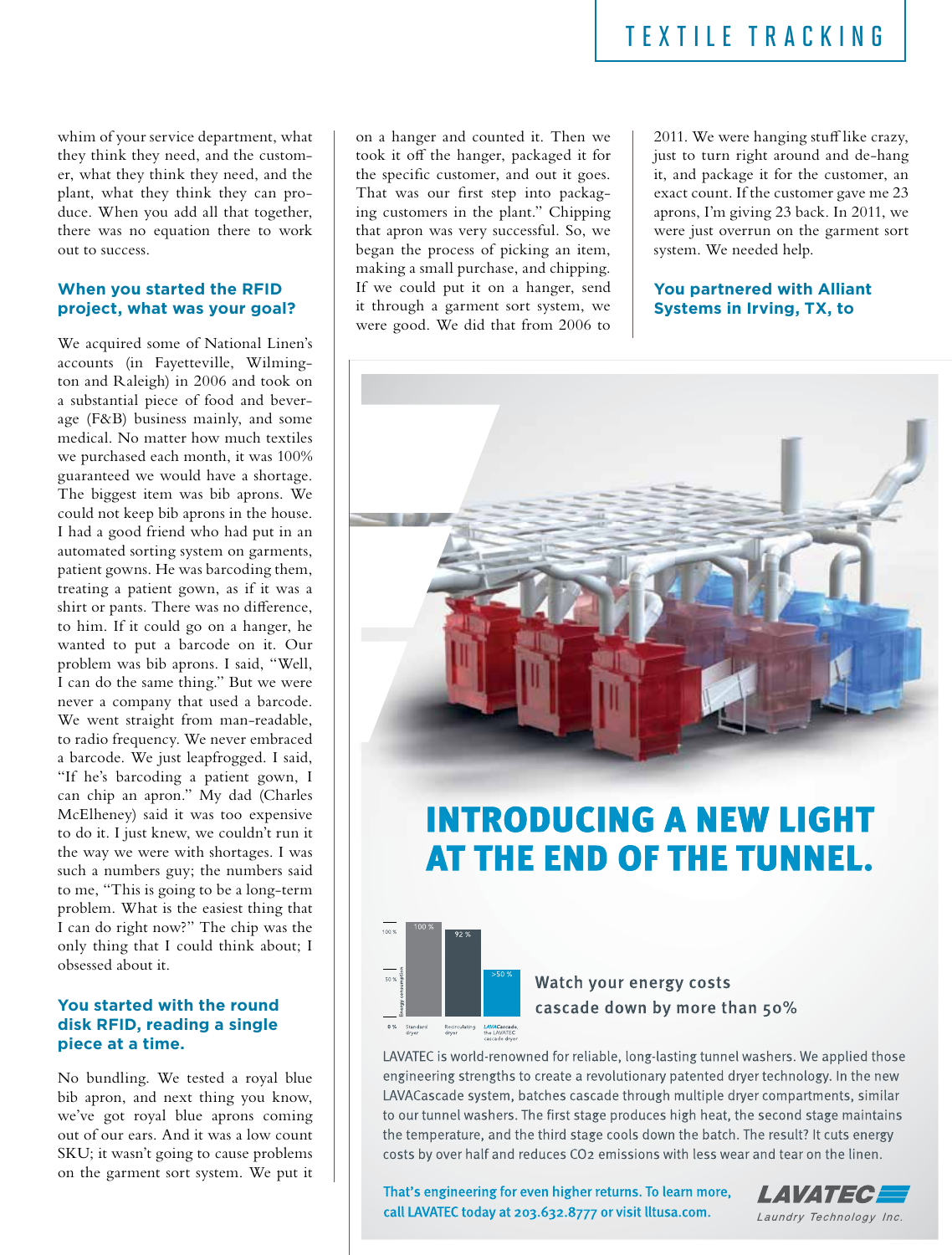### TEXTILE TRACKING



**ABOVE:** (l/r) Goods in the soil area are scanned in using RFID tracking software. Slings loaded with soiled goods await movement to the wash aisle for processing.

#### **develop the software, the program?**

We spent three days at Alliant explaining the process of how to bundle a package, get it to a customer, get it back to the plant, handle the shortage, handle the reject of product, the shortage from the customer, so all the bells and whistles in the system, to make the whole thing work. It took a year to develop the software, the system. We put a bunch of UHF scanners in the plant. And at that point we're bundling, and we're not having to hang them on a garment-sort system anymore. So that went live in 2012. And at that point, we had chipped maybe a fifth or a sixth of the products that could be chipped. With the price of the chips slowly coming down, we just kept picking off one to two SKUs at a time, and it would take about a month to work through those issues.

#### **When you were doing that, did you wait to initiate what you wanted to do with that SKU?**

Our commitment to bundling was based on a SKU. Not a customer; not a route. By 2016, we'd chipped everything except napkins and bar towels. We even chipped washcloths.

#### **Do you plan to chip napkins and bar towels?**

Bar towels will always be an eight turn and done, item. I don't see any way that you could chip a bar towel at the price point of the chip, compared to the return of a week to yield off the product. The yield of that investment is everything. The napkin is questionable. So far the answer is no. It'd be something fun to toy around with, I'd love to just theorize a test on it. But that would be difficult.

#### **Is everything here rental or do you have some customer owned goods (COG)?**

We have two types of COGs in this company. We have your traditional, per pound service, and we have customers that need help with inventory. Our theory is, as long as we can put a radio frequency chip in it, then we can probably accommodate it. But it has to fit within a general scope of our business. We do a tremendous amount of curtains, here. It's very streamlined for us to process; it fits right into the scope of the radio frequency. And we can report back to that customer, where does it go? How many times have we touched it? When's the last time we touched it? How many times has it been washed? So, we give them that report back, every time we serve one. That's a powerful tool.

In the RFID world, we've really moved from what I described as the execution of the plan. Let's just call it what it is. So that might be plant equipment, that might be software writing. That might be more SKUs. We're past all of that at this point. Where we are today is the data. We'll just call it the "data exhaust. And I think that's such a powerful tool for us, as a company, that we are learning how to manage the data exhaust. And we're learning very quickly how to manage it. We're learning about textile life, max wash, the life cycle of any item, when we say we have exhausted the opportunity of that item. We have that set on every item that runs through this plant. So, we know the life cycles, and the max wash. What we have learned about that is just...well, you scratch your head in a little bit of frustration, because it's been happening to you all along and you just didn't know it.

#### **What about the customers? did they ask, "What are you doing?" Have they accepted this change?**

It's an easy thing to answer, looking back on it. In the moment, it would have been difficult, but looking back on it, it's very simple. We didn't know what we were doing. When we chipped the first apron, we were just blind as a